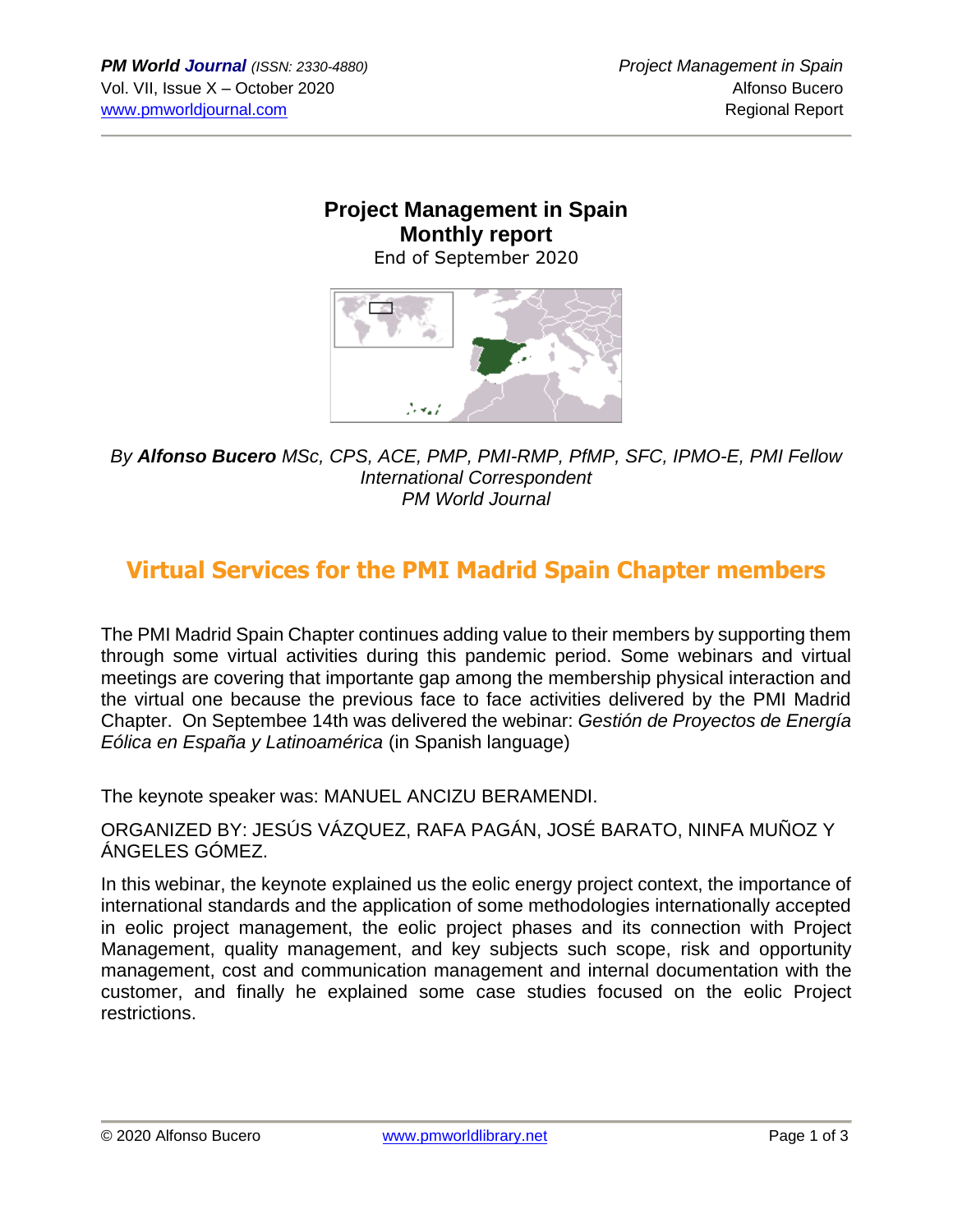

Fotografía del centro de Madrid

Madrid downtown streets are very empty but the project manager's spirit is still alive in our environment. The society needs us, we need to add consistent value to our membership regardless the current circumstances.

The PMI Madrid Chapter will continue organizing one webinar per month, as a minimum, during 2020. In spite of the context change, from physical to virtual presence, step by step spanish project managers are adapting their actrivities to the new paradigm. The interpersonal skills are having an special importance during this year to be able to follow managing projects in the best possible way.

The positive attitude and the need to communicate force all to move in the same direction. We must exit this pandemic much better that how we entered. However, one of the good project manager's lessons learned is that everything is temporary.

### **TOMORROW WILL BE BETTER!**